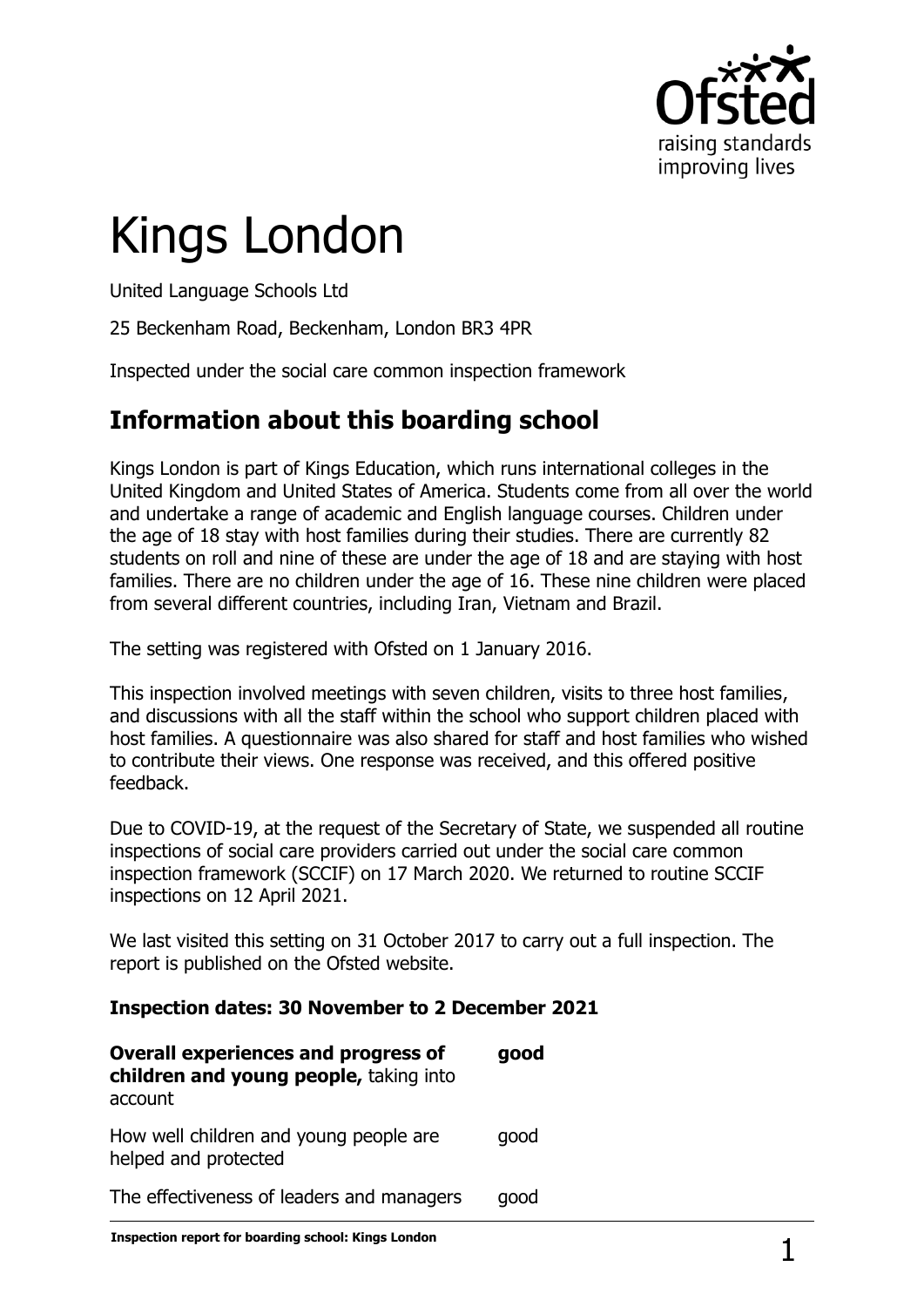

The boarding school provides effective services that meet the requirements for good.

### **Overall judgement at last inspection:** good

**Date of last inspection:** 31 October 2017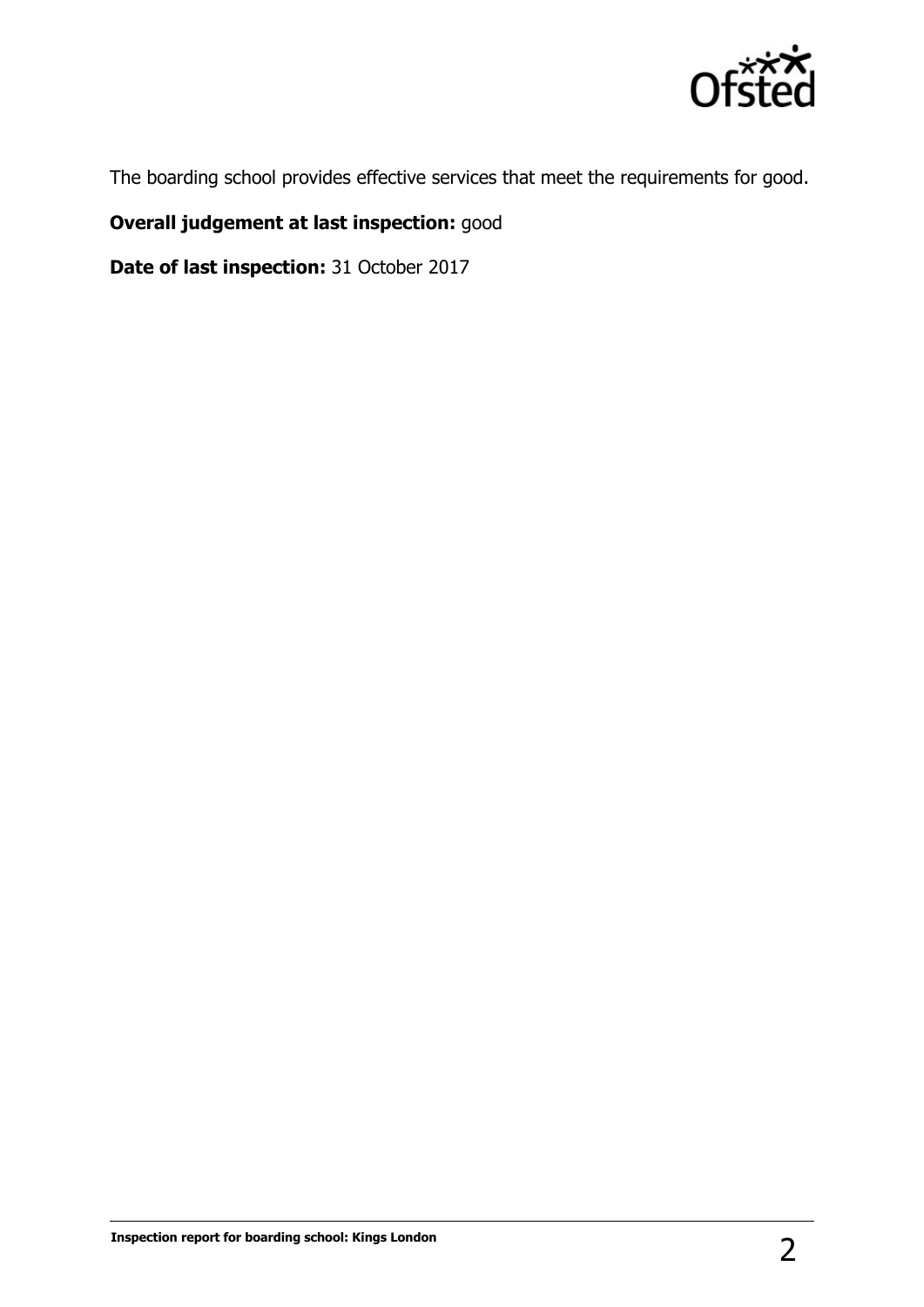

# **Inspection judgements**

#### **Overall experiences and progress of children and young people: good**

Children value the opportunity of staying with host families as a means of developing their studies and their understanding of the English language and culture. Children told the inspectors that their host families are 'very friendly' and some children are planning to extend their stays. Children are offered individualised courses specific to their interests and make good progress. Many children successfully transition from the school to further education in this country and across Europe.

Induction is good and expectations are clearly explained to children prior to their arrival. This is of particular significance given the anxieties felt by children travelling abroad without their families and during the pandemic. At present, not all children are given a photograph of their bedroom prior to their arrival. This would help children in preparing for their stay.

On arrival in the country, children enjoy a well-planned induction. This includes prompt access to healthcare services and an orientation of the London area and transport links. Children also receive information to enhance their knowledge of British culture, such as the importance of queuing while in public. This helps children settle quickly into their new environment.

Children's views are regularly sought on important issues such as their relationships with host families. One child told the inspector that his concerns were swiftly acted on after he expressed worries over the quality of his accommodation. In addition, another child attends the student council. This helps children feel heard and represented.

Host families reported that they value the opportunity to learn about new cultures. Training offered by the school offers insight into the different cultural practices, such as particular laundry and food preparation routines. One host family spoke about a recent visit to a friend in China, whom they had cared for 12 years previously. Host families said that they enjoy offering the children a 'home from home experience'.

All host families are within 30 minutes' walking distance of the school. This allows children easy access to a full range of out-of-school activities offered by the school. Activities include bowling, football, pilates, debating clubs and ice-skating. This helps children to build peer relationships and stay healthy.

Host families help children to develop their independence skills. One child spoke of his excitement at learning to cook for the first time. Another child spoke about feeling that he had really 'matured' since his arrival in the country.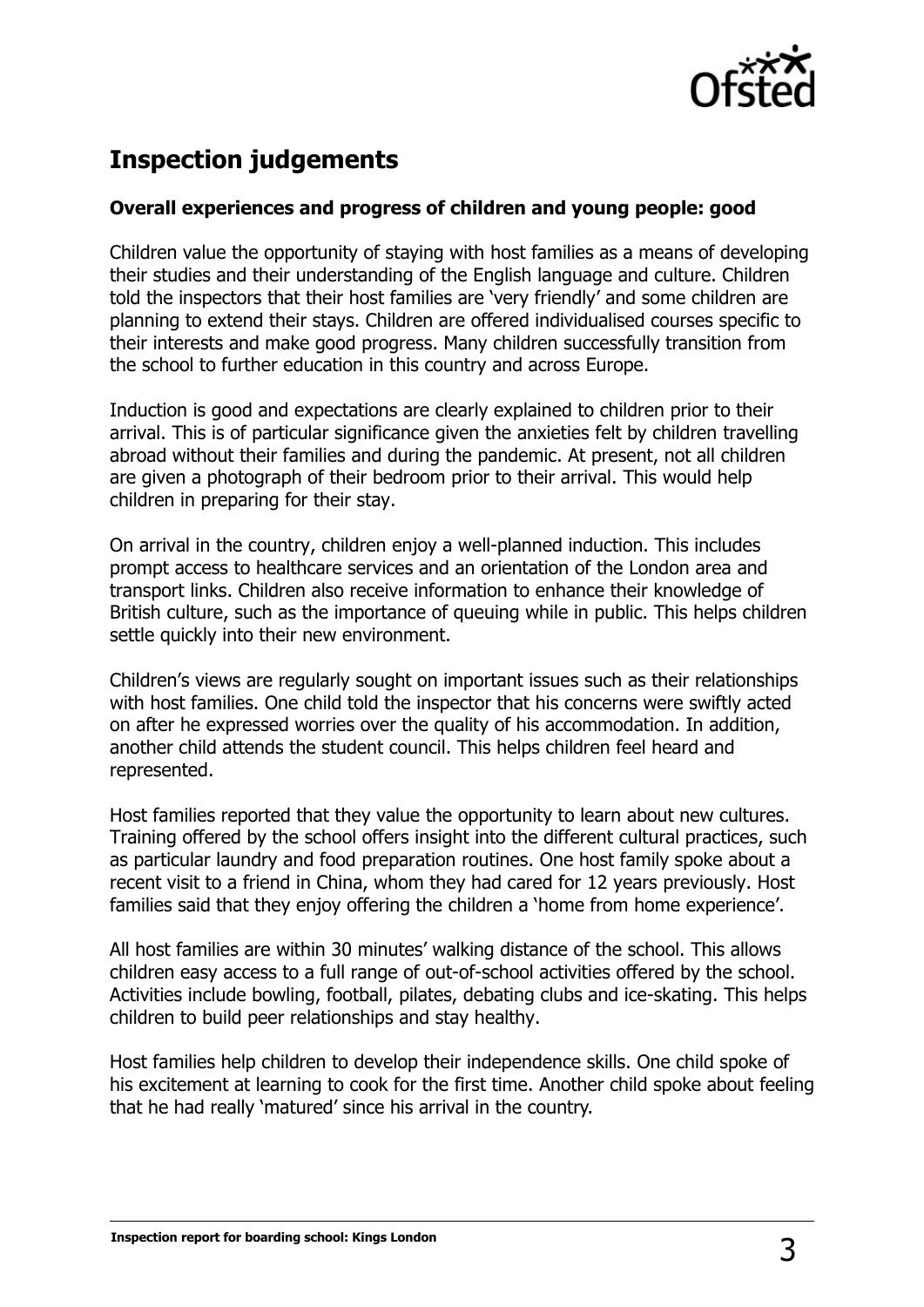

#### **How well children and young people are helped and protected: good**

The school has a good safeguarding culture linked strongly to academic attendance and attainment. Safeguarding concerns are quickly shared with relevant professionals via the school's computer information system. This ensures close communication between academic and accommodation staff.

Host families report strong levels of advice and guidance. This includes a 24-hour emergency helpline which acts as a source of support to families and children. This helpline offers host families advice on the rare occasions that difficulties arise, such as when a child returns home late.

Children are offered good access to independent support. The school's welfare officer is a trained counsellor and is well known to children. Posters around the school building offer photographs and contact details of safeguarding leads and the independent listener. This offers children a comprehensive level of support.

Staff understand their safeguarding responsibilities and work in partnership with parents to support children. Recently, this included restricting a child from having an overnight stay where it was not possible to fully risk assess the chosen venue.

Staff are proactive and seek creative solutions to help children. During the pandemic, children underwent the required 'quarantine period' together in a home outside of London. This kept children safe and allowed them to acclimatise to the country while building relationships with their peers.

Children's personal safety is prioritised. Children learn important strategies such as limiting mobile phone use in public and remaining alert in the community.

#### **The effectiveness of leaders and managers: good**

Management of the home-stay provision is good and supported by the effective oversight of the governing body. The headteacher and accommodation manager have each been in post for four years. This helps to create stability and positive working relationships. Leaders understand the complex challenge posed by children moving abroad and away from their families for the first time.

Leaders have continued to develop the school during the pandemic. The numbers of children registered in the school from the United Kingdom have increased. This allows children staying with host families to broaden their friendship groups and their knowledge of spoken English.

Numbers of children placed with host families are low. This enables leaders to have a close working relationship with host families, understand their needs and match children with them appropriately. This is evidenced by the success of placements and the positive views of children expressed to inspectors.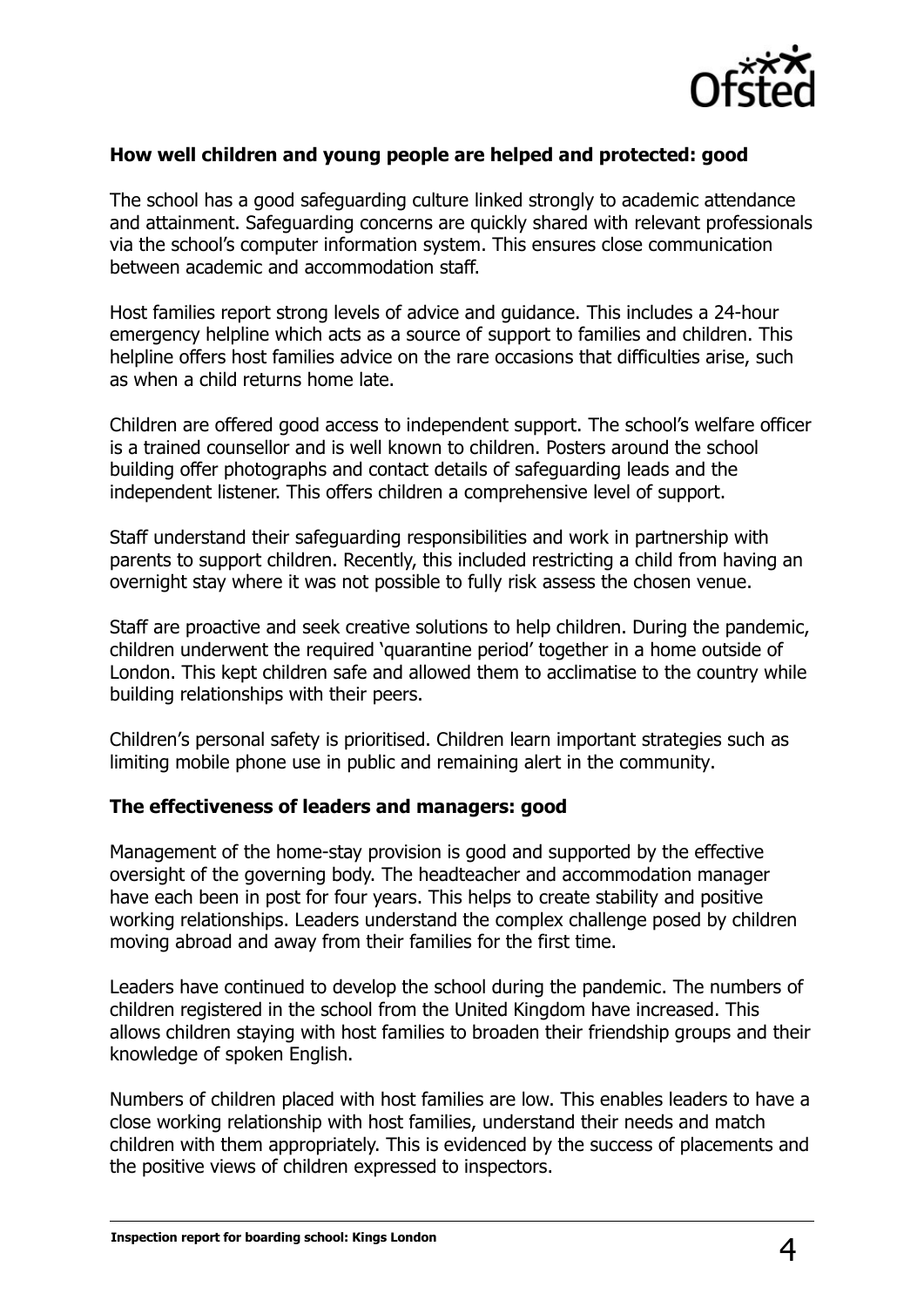

Management monitoring systems are effective. Regular communication with teaching staff carefully tracks attendance, engagement, and academic progress. When difficulties occur, such as a child feeling tired, leaders liaise quickly with host families to seek solutions.

The accommodation manager rigorously reviews the quality of accommodation and the host families' compliance with both mandatory training and safety checks such as annual gas certification. This ensures that home-stay accommodation is safe. Host families receive ongoing support such as refresher training and 'host parent' events at school.

The accommodation manager generally ensures that the recruitment of host families is safe. However, the verbal verification of references is not routinely recorded. This presents a minor shortfall in recruitment practice.

Staff morale is positive. Staff report regular supervision and effective performance appraisal. Staff feel that the immense difficulties posed by the restrictions of the pandemic have brought the staff team closer together.

Leaders advocate strongly for children. They liaise effectively with the headteacher to support children who are struggling. Solutions such as using a 'buddy' system work well and ensure that children enjoy their stay with host families.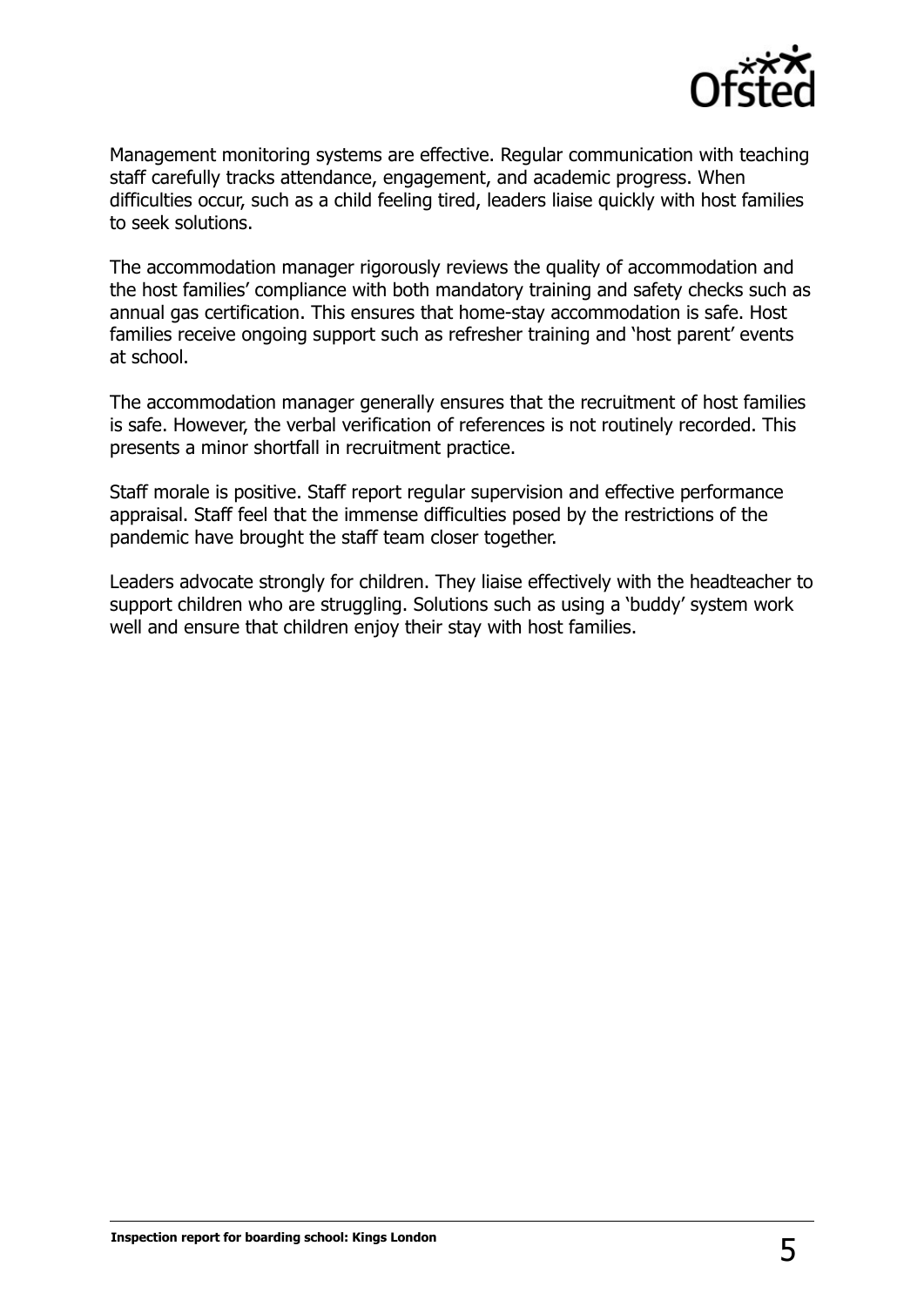

## **What does the boarding school need to do to improve? Recommendations**

- The registered person should ensure that further enhancement is made in safer recruitment practice by recording the verbal recording verification of references.
- The registered person should ensure that improvement is made in the induction process by providing all children with a photograph of their bedroom, prior to their arrival.

## **Information about this inspection**

Inspectors have looked closely at the experiences and progress of children and young people using the 'Social care common inspection framework'. This inspection was carried out under the Children Act 1989 to assess the effectiveness of the service, how it meets the core functions of the service as set out in legislation, and to consider how well it complies with the national minimum standards.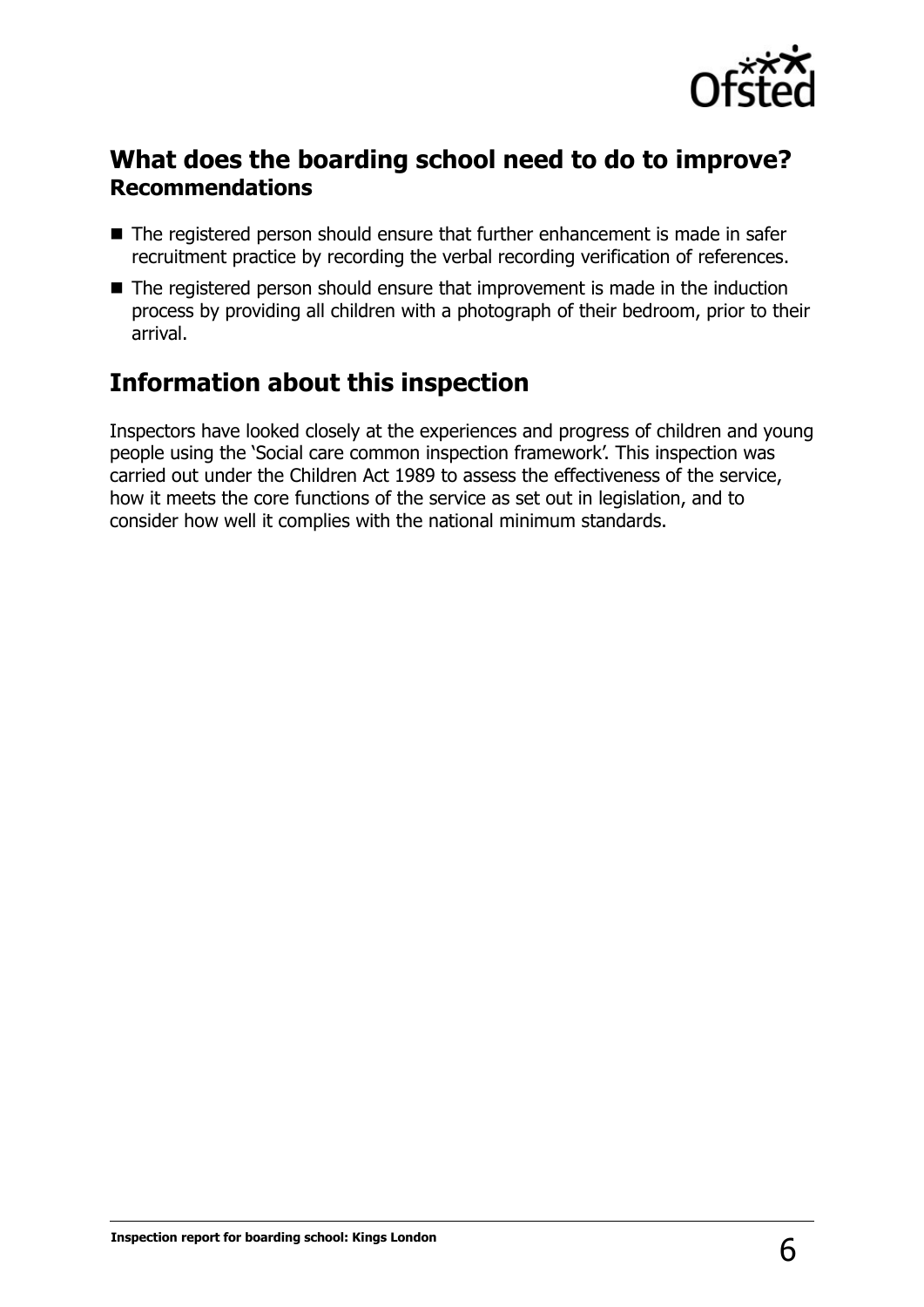

## **Boarding school details**

**Social care unique reference number:** 1159264

**Headteacher/teacher in charge:** Adam Whitbread

**Type of school: Boarding School** 

**Telephone number:** 02086505891

**Email address:** london@kingseducation.com

## **Inspectors**

Barnaby Dowell, Social Care Inspector (lead) Victoria Jones, Social Care Inspector